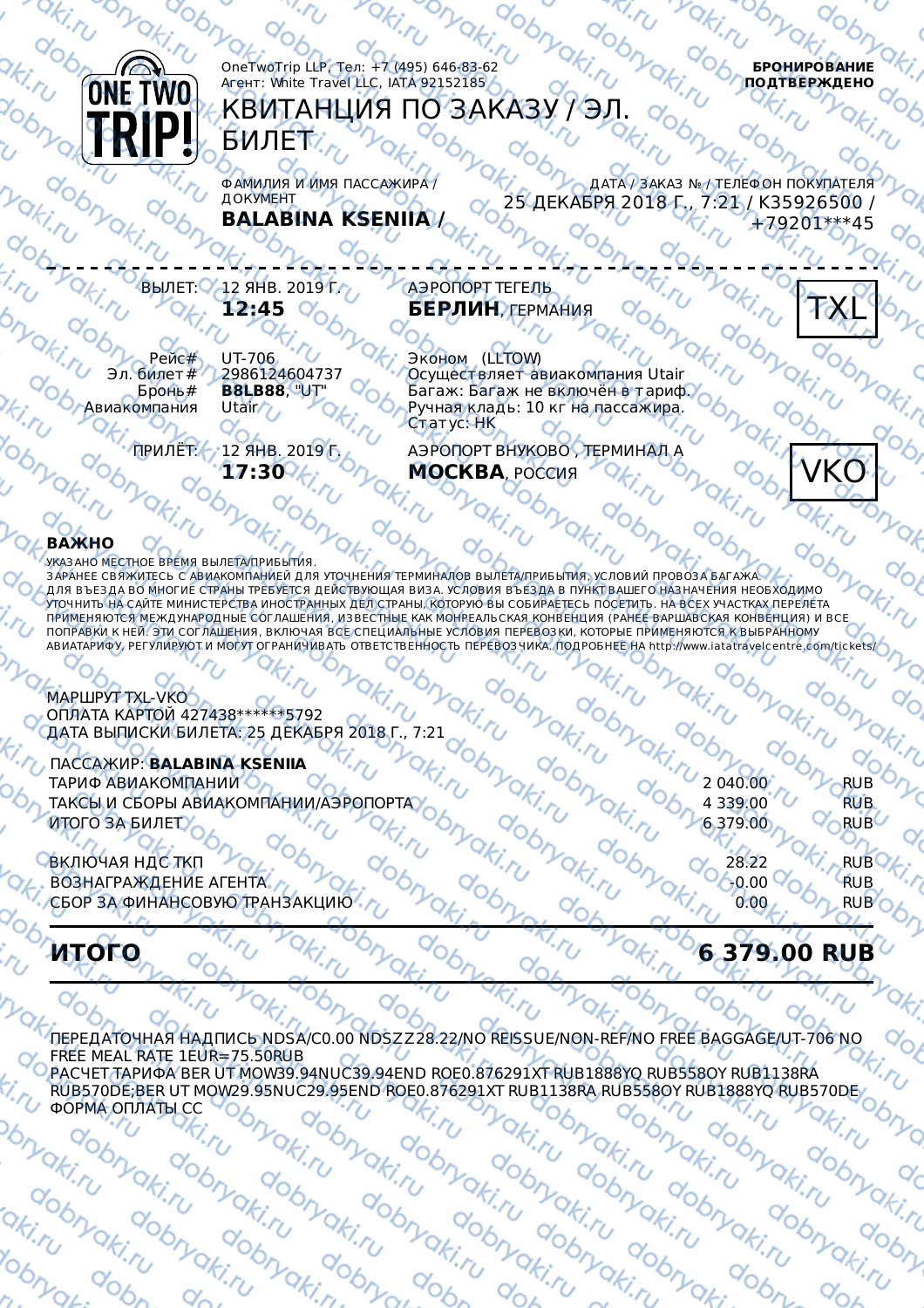

### **PLEASE NOTE**

ALL FLIGHTS ARE SHOWN IN LOCAL TIME. ALL FLIGHTS AND STIOWN IN LOCAL TIME.<br>PLEASE CONTACT THE AIRLINE IN ADVANCE TO CONFIRM DEPARTURE/ARRIVAL TERMINALS AND BAGGAGE ALLOWANCE. A VALID VISA IS REQUIRED TO ENTER MANY COUNTRIES. TO SEE IF ONE IS REQUIRED FOR YOUR UPCOMING TRIP, PLEASE REFER TO THE WEBSITE OF THE MINISTRY OF FOREIGN AFFAIRS OF THE COUNTRY YOU ARE GOING TO VISIT. TRAVELERS ARE ADVIS ED THAT INTERNATIONAL TREATIES KNOWN AS THE MONTREAL CONVENTION (PREVIOS LY THE WARS AW CONVENTION) AND ITS AMENDMENTS, MAY APPLY TO ALL SEGMENTS OF THE FLIGHT. THESE TREATIES, INCLUDING ALL SPECIAL CONDITIONS OF CONVEYANCE APPLIED TO THE SELECTED FARE, GOVERN AND MAY LIMIT THE CARRIER LIABILITY. FOR MORE DETAILS, PLEASE SEE http://www.iatatravelcentre.com/tickets/

ROUTE TXL-VKO PAYMENT CARD NO. 427438 \*\*\*\*\* \* 5792 DATE OF ISSUE: DECEMBER 25, 2018 7:21 AM

**CPASSENGER: KSENIIA BALABINA** FARE  $\sim 0$   $\sim 10$   $\frac{V_{\text{c}}}{V_{\text{c}}}$   $\sim 2040.00$  RUB FARE OF RUB TAXES AND CARRIER-IMPOSED FEES  $\frac{kT_{i}}{N}$  of  $\frac{N_{i}}{N}$  of  $\frac{N_{i}}{N}$  a 339.00  $\frac{6}{N}$  RUB TOTAL  $U$   $V_0$   $V_1$   $V_2$   $V_3$   $V_4$   $V_5$   $V_6$   $V_7$   $V_8$   $V_9$   $V_1$   $V_2$   $V_3$   $V_1$   $V_2$   $V_3$   $V_1$   $V_2$   $V_3$   $V_1$   $V_2$   $V_3$   $V_1$   $V_2$   $V_3$   $V_1$   $V_2$   $V_3$   $V_1$   $V_2$   $V_3$   $V_1$   $V_2$   $V_3$   $V_1$ 

TRANSACTION FEED  $\frac{1}{2}$   $\frac{1}{2}$   $\frac{1}{2}$   $\frac{1}{2}$   $\frac{1}{2}$   $\frac{1}{2}$   $\frac{1}{2}$   $\frac{1}{2}$   $\frac{1}{2}$   $\frac{1}{2}$   $\frac{1}{2}$   $\frac{1}{2}$   $\frac{1}{2}$   $\frac{1}{2}$   $\frac{1}{2}$   $\frac{1}{2}$   $\frac{1}{2}$   $\frac{1}{2}$   $\frac{1}{2}$   $\frac{1}{2}$   $\frac{$ 

INCLUDING VAT  $\frac{270}{h}$  or  $\frac{1}{h}$  or  $\frac{1}{h}$  or  $\frac{1}{h}$  or  $\frac{1}{h}$  or  $\frac{1}{h}$  or  $\frac{1}{h}$  or  $\frac{1}{h}$  or  $\frac{1}{h}$  or  $\frac{1}{h}$  or  $\frac{1}{h}$   $\frac{1}{h}$   $\frac{1}{h}$   $\frac{1}{h}$   $\frac{1}{h}$   $\frac{1}{h}$   $\frac{1}{h}$   $\frac{1$ SERVICE FEE  $k_1$ ,  $\sqrt{2}$ ,  $\sqrt{6}$ ,  $\sqrt{6}$ ,  $\sqrt{7}$ ,  $\sqrt{2}$ ,  $\sqrt{2}$ ,  $\sqrt{2}$ ,  $\sqrt{2}$ ,  $\sqrt{6}$ ,  $\sqrt{6}$ ,  $\sqrt{2}$ ,  $\sqrt{1}$ ,  $\sqrt{6}$ 

# $T$ **OTAL 1**  $\frac{1}{2}$   $\frac{1}{2}$   $\frac{1}{2}$   $\frac{1}{2}$   $\frac{1}{2}$   $\frac{1}{2}$   $\frac{1}{2}$   $\frac{1}{2}$   $\frac{1}{2}$   $\frac{1}{2}$   $\frac{1}{2}$   $\frac{1}{2}$   $\frac{1}{2}$   $\frac{1}{2}$   $\frac{1}{2}$   $\frac{1}{2}$   $\frac{1}{2}$   $\frac{1}{2}$   $\frac{1}{2}$   $\frac{1}{2}$   $\frac{1}{2$

ENDORSEMENTS NDSA/C0.00 NDSZZ28.22/NO REISSUE/NON-REF/NO FREE BAGGAGE/UT-706 NO FREE MEAL RATE 1EUR=75.50RUB

FARE CALCULATION BER UT MOW39.94NUC39.94END ROE0.876291XT RUB1888YQ RUB558OY RUB1138RA RUB570DE;BER UT MOW29.95NUC29.95END ROE0.876291XT RUB1138RA RUB558OY RUB1888YQ RUB570DE FORM OF PAYMENT CC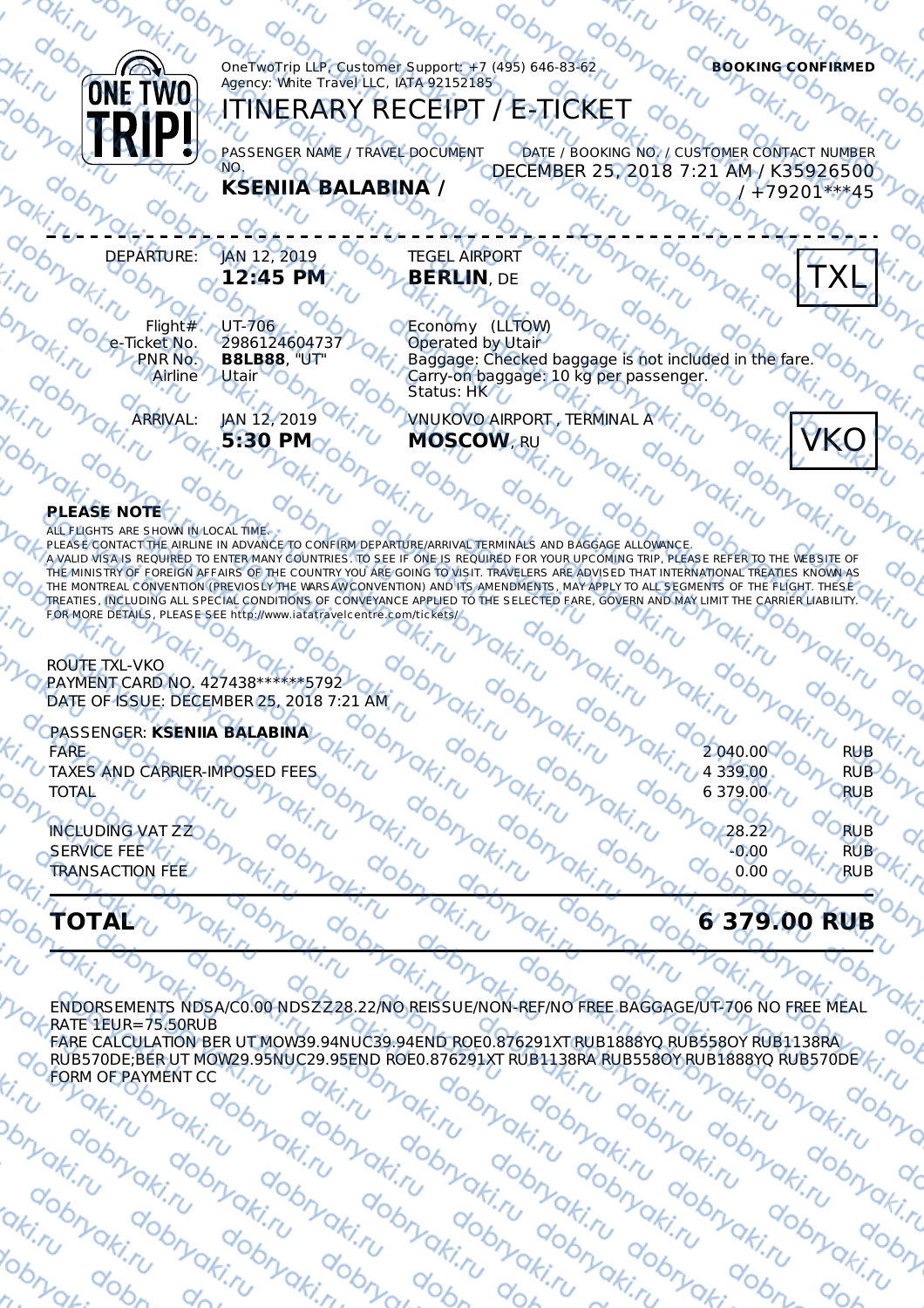

OneTwoTrip LLP, Тел: +7 (495) 646-83-62 Агент: White Travel LLC, IATA 92152185

# КВИТАНЦИЯ ПО ЗАКАЗУ / ЭЛ.

**БРОНИРОВАНИЕ ПОДТВЕРЖДЕНО**

ФАМИЛИЯ И ИМЯ ПАССАЖИРА / ДОКУМЕНТ **BALABINA IRINA** 

ДАТА / ЗАКАЗ № / ТЕЛЕФ ОН ПОКУПАТЕЛЯ 25 ДЕКАБРЯ 2018 Г., 7:21 / К35926500 +79201\*\*\*45

ВЫЛЕТ: $\bigcirc$  12 ЯНВ. 2019 Г. **12:45**

БИЛЕТ

АЭРОПОРТ ТЕГЕЛЬ **БЕРЛИН** ГЕРМАНИЯ

Рейс# Эл. билет# Бронь# Авиакомпания

UT-706 2986124604736 **B8LB88, "UT"** Utair<sub></sub>

2<sup>30</sup>0523

ПРИЛЁТ: 12 ЯНВ. 2019 Г. **17:30**

Эконом (LLTOW) Осуществляет авиакомпания Utair Багаж: Багаж не включён в тариф. Ручная кладь: 10 кг на пассажира Статус: НК

АЭРОПОРТ ВНУКОВО , ТЕРМИНАЛ А **МОСКВА**, РОССИЯ



## **ВАЖНО**

УКАЗ АНО МЕСТНОЕ ВРЕМЯ ВЫЛЕТА/ПРИБЫТИЯ.

ЗАРАНЕЕ СВЯЖИТЕСЬ С АВИАКОМПАНИЕЙ ДЛЯ УТОЧНЕНИЯ ТЕРМИНАЛОВ ВЫЛЕТА/ПРИБЫТИЯ, УСЛОВИЙ ПРОВОЗА БАГАЖА. ДЛЯ ВЪЕЗДА ВО МНОГИЕ СТРАНЫ ТРЕБУЕТСЯ ДЕЙСТВУЮЩАЯ ВИЗА. УСЛОВИЯ ВЪЕЗДА В ПУНКТ ВАШЕГО НАЗНАЧЕНИЯ НЕОБХОДИМО ДЯЛ В ВЕЗДА ВО МНОГИЕ ОН АНЫ НЕВЯЕТСЯ ДЕЛСТВЯДАЛ ВИЗА: УСЛОВИЛ В ВЕЗДА В НЯНКТВАШЕТО НАЗНАТЕНИЯ НЕОВХОДИМО<br>УТОЧНИТЬ НА САЙТЕ МИНИСТЕРСТВА ИНОСТРАННЫХ ДЕЛ СТРАНЫ, КОТОРУЮ ВЫ СОБИРАЕТЕСЬ ПОСЕТИТЬ. НА ВСЕХ УЧАСТКАХ ПЕРЕЛЕТА ПРИМЕНЯЮТСЯ МЕЖДУНАРОДНЫЕ СОГЛАШЕНИЯ, ИЗВЕСТНЫЕ КАК МОНРЕАЛЬСКАЯ КОНВЕНЦИЯ (РАНЕЕ ВАРШАВСКАЯ КОНВЕНЦИЯ) И ВСЕ ПОПРАВКИ К НЕЙ. ЭТИ СОГЛАШЕНИЯ, ВКЛЮЧАЯ ВСЕ СПЕЦИАЛЬНЫЕ УСЛОВИЯ ПЕРЕВОЗКИ, КОТОРЫЕ ПРИМЕНЯЮТСЯ К ВЫБРАННОМУ АВИАТАРИФУ, РЕГУЛИРУЮТ И МОГУТ ОГРАНИЧИВАТЬ ОТВЕТСТВЕННОСТЬ ПЕРЕВОЗЧИКА. ПОДРОБНЕЕ НА http://www.iatatravelcentre.com/tickets/

МАРШРУТ TXL-VKO ОПЛАТА КАРТОЙ 427438\*\*\*\*\*\*5792 ДАТА ВЫПИСКИ БИЛЕТА: 25 ДЕКАБРЯ 2018 Г., 7:21

ПАССАЖИР: **BALABINA IRINA** ТАРИФ АВИАКОМПАНИИ 2 645.00 ТАКСЫ И СБОРЫ АВИАКОМПАНИИ/АЭРОПОРТА  $\sim$   $\sim$   $\sim$   $\sim$   $\sim$  4 339.00  $\sim$  RUB ИТОГО ЗА БИЛЕТУ  $\alpha$ ,  $\alpha$ ,  $\alpha$ ,  $\alpha$ ,  $\alpha$ ,  $\alpha$ ,  $\alpha$ ,  $\alpha$ ,  $\alpha$ ,  $\alpha$ ,  $\alpha$ ,  $\alpha$ ,  $\alpha$ ,  $\alpha$ ,  $\alpha$ 

**ВКЛЮЧАЯ НДС ТКП 28.22** RUB BOSHAFPA RUB BOSHAFPA RUB BOSHAFPA RUB AT LATERTY AND BOSHAFPA RUB AND RUB BOSHAFPA RUB ВОЗНАГРАЖДЕНИЕ АГЕНТА -0.00 RUB СБОР ЗА ФИНАНСОВУЮ ТРАНЗАКЦИЮ 2. СИ ОД 0.00  $\sqrt{2}$  RUB

## **ИТОГО 6 984.00 RUB**

ПЕРЕДАТОЧНАЯ НАДПИСЬ NDSA/C0.00 NDSZZ28.22/NO REISSUE/NON-REF/NO FREE BAGGAGE/UT-706 NO FREE MEAL RATE 1EUR=75.50RUB РАСЧЕТ ТАРИФА BER UT MOW39.94NUC39.94END ROE0.876291XT RUB1888YQ RUB558OY RUB1138RA RUB570DE;BER UT MOW29.95NUC29.95END ROE0.876291XT RUB1138RA RUB558OY RUB1888YQ RUB570DE ФОРМА ОПЛАТЫ CC